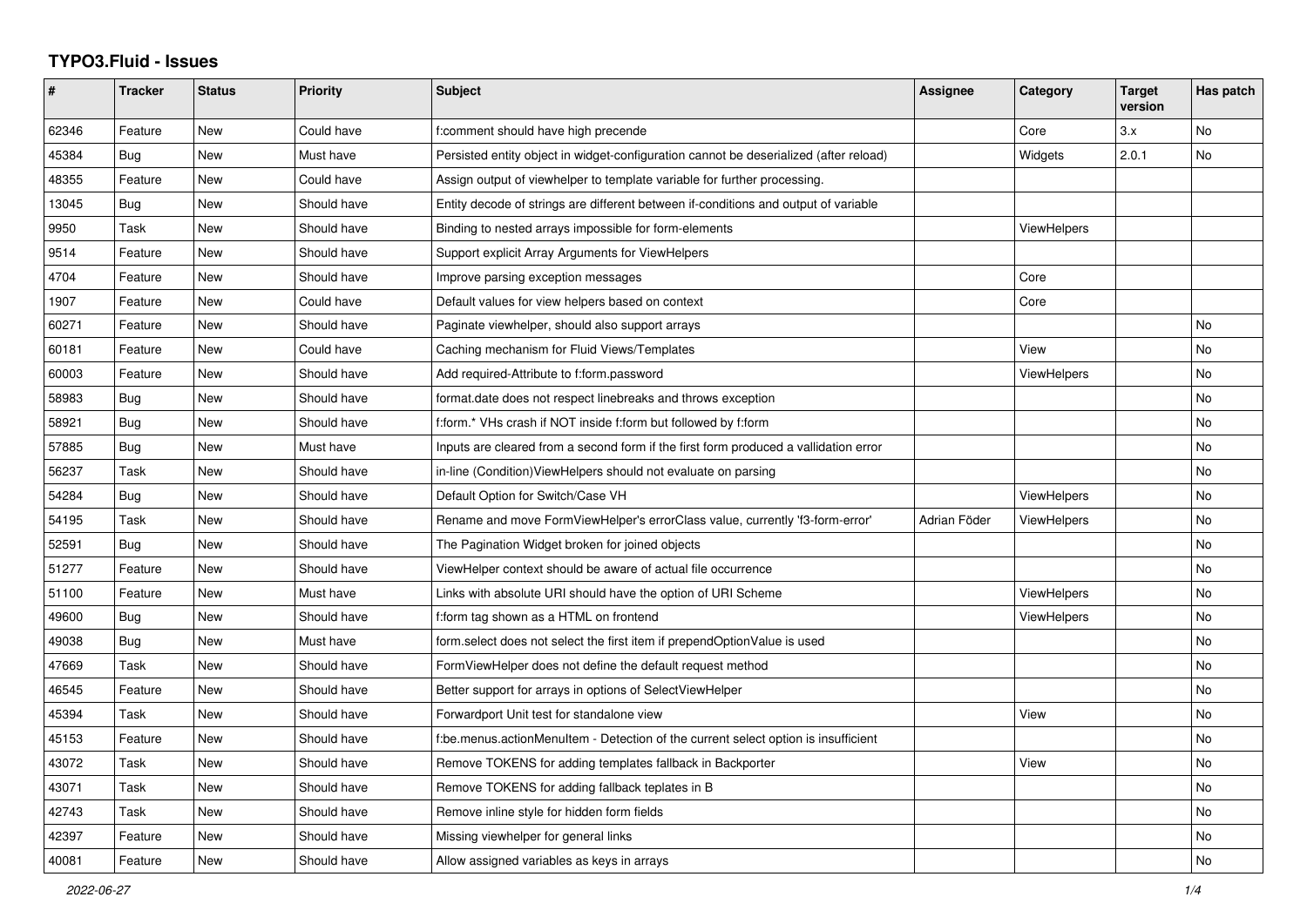| #     | <b>Tracker</b> | <b>Status</b> | <b>Priority</b>      | <b>Subject</b>                                                                                              | <b>Assignee</b>        | Category    | <b>Target</b><br>version | Has patch |
|-------|----------------|---------------|----------------------|-------------------------------------------------------------------------------------------------------------|------------------------|-------------|--------------------------|-----------|
| 40064 | Bug            | New           | Must have            | Multiselect is not getting persisted                                                                        |                        | ViewHelpers |                          | <b>No</b> |
| 39990 | Bug            | New           | Should have          | Same form twice in one template: hidden fields for empty values are only rendered<br>once                   |                        | Core        |                          | No        |
| 39936 | Feature        | <b>New</b>    | Should have          | registerTagAttribute should handle default values                                                           |                        | ViewHelpers |                          | No        |
| 38369 | Bug            | New           | Must have            | Resource ViewHelpers should not fall back to request package                                                |                        | View        |                          | No        |
| 38130 | Feature        | New           | Should have          | Checkboxes and multiple select fields should have an assignable default value                               |                        |             |                          | No        |
| 37619 | Bug            | New           | Should have          | Fatal Error when using variable in name attribute of Section ViewHelper                                     |                        | ViewHelpers |                          | No        |
| 37095 | Feature        | New           | Should have          | It should be possible to set a different template on a Fluid TemplateView inside an<br>action               | Christopher<br>Hlubek  |             |                          | No        |
| 36655 | Bug            | New           | Should have          | <b>Pagination Links</b>                                                                                     |                        | Widgets     |                          | No        |
| 36410 | Feature        | New           | Should have          | Allow templates to send arguments back to layout                                                            |                        | ViewHelpers |                          | No        |
| 34309 | Task           | New           | Could have           | Unknown ViewHelpers cause exception - should be handled more graceful                                       |                        | ViewHelpers |                          | No        |
| 33551 | Bug            | New           | Must have            | View helper values break out of a partial scope                                                             | Sebastian<br>Kurfuerst | Core        |                          | No        |
| 33215 | Feature        | New           | Should have          | RFC: Dynamic values in ObjectAccess paths                                                                   |                        |             |                          | No        |
| 31955 | Feature        | New           | Should have          | f:uri.widget                                                                                                |                        | Widgets     |                          | No        |
| 30555 | Feature        | New           | Could have           | Make TagBuilder more extensible                                                                             |                        | Core        |                          | No        |
| 28554 | Bug            | New           | Should have          | (v4) implement feature flag to disable caching                                                              |                        |             |                          | No        |
| 28553 | Bug            | New           | Should have          | improve XHProf test setup                                                                                   |                        |             |                          | No        |
| 28552 | Bug            | New           | Should have          | (v5) write ViewHelper test for compiled run; adjust functional test to do two passes<br>(uncached & cached) |                        |             |                          | No        |
| 28550 | Bug            | New           | Should have          | (v4) make widgets cacheable, i.e. not implement childnodeaccess interface                                   |                        |             |                          | No        |
| 28549 | Bug            | New           | Should have          | make widgets cacheable, i.e. not implement childnodeaccess interface                                        |                        |             |                          | No        |
| 27607 | Bug            | New           | Must have            | Make Fluid comparisons work when first element is STRING, second is NULL.                                   |                        | Core        |                          | No        |
| 26664 | Task           | New           | Won't have this time | Clean up Form ViewHelpers                                                                                   |                        | ViewHelpers |                          | No        |
| 26658 | Task           | New           | Won't have this time | Make Form ViewHelpers consistent                                                                            |                        | ViewHelpers |                          | No        |
| 12863 | Bug            | New           | Should have          | Attributes of a viewhelper can't contain a '-'                                                              | Sebastian<br>Kurfuerst | Core        |                          | No        |
| 10911 | Task           | New           | Should have          | Tx_Fluid_ViewHelpers_Form_AbstractFormViewHelper->renderHiddenIdentityField<br>should be more reliable      |                        | ViewHelpers |                          | No        |
| 10472 | Feature        | New           | Could have           | Fluid Standalone distribution                                                                               |                        | Core        |                          | No        |
| 8648  | Bug            | New           | Should have          | format.crop ViewHelper should support all features of the crop stdWrap function                             |                        | ViewHelpers |                          | No        |
| 3725  | Feature        | New           | Could have           | CSS Engine                                                                                                  | Christian Müller       | ViewHelpers |                          | No        |
| 3481  | <b>Bug</b>     | New           | Should have          | Use ViewHelperVariableContainer in PostParseFacet                                                           |                        | Core        |                          | No        |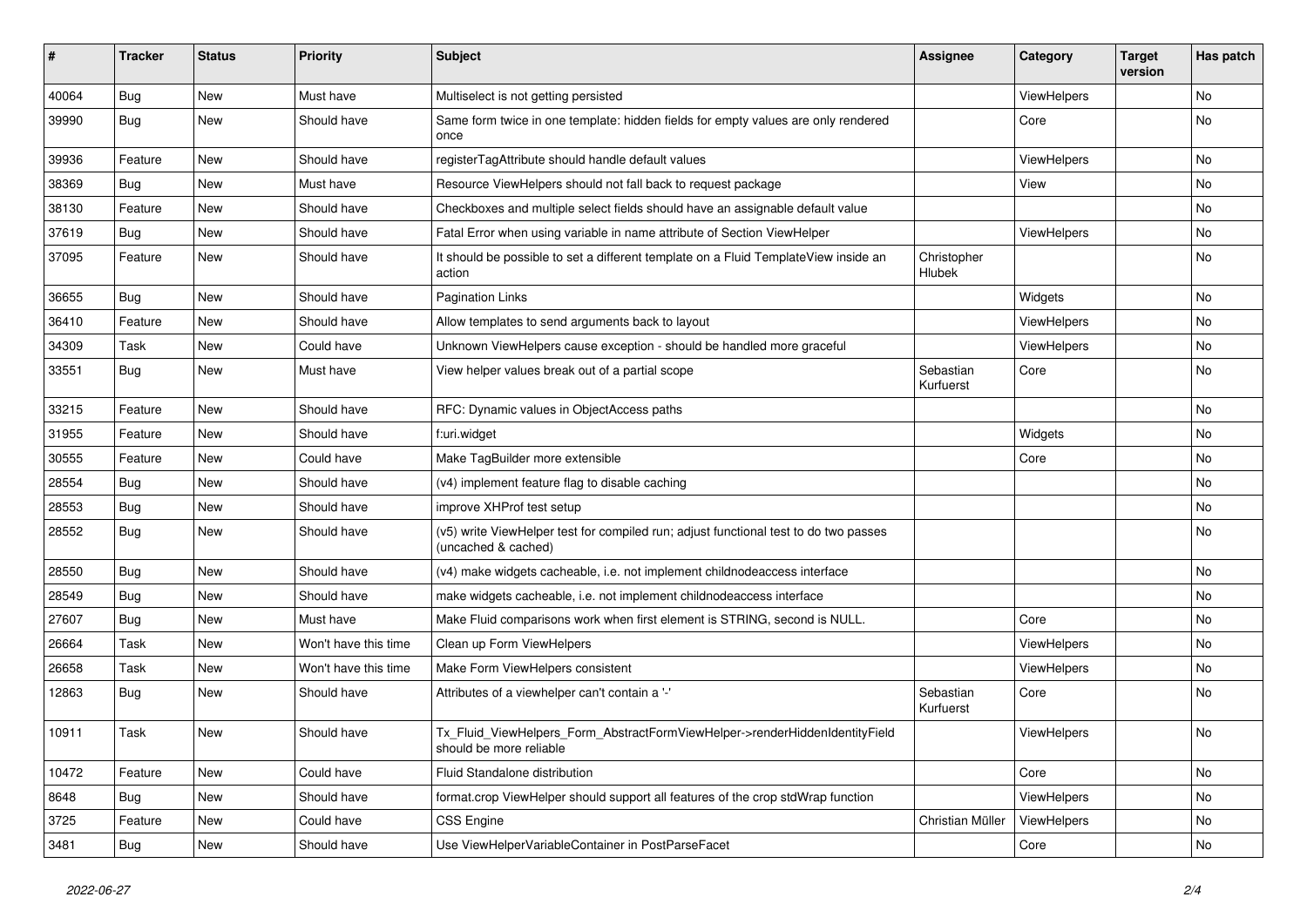| #     | <b>Tracker</b> | <b>Status</b>       | <b>Priority</b> | Subject                                                                          | <b>Assignee</b>             | Category    | <b>Target</b><br>version | Has patch |
|-------|----------------|---------------------|-----------------|----------------------------------------------------------------------------------|-----------------------------|-------------|--------------------------|-----------|
| 60856 | Bug            | New                 | Must have       | Target attribute not supported by the form viewhelper                            |                             | ViewHelpers |                          | Yes       |
| 36559 | Feature        | New                 | Could have      | New widget progress bar                                                          |                             |             |                          | Yes       |
| 32035 | Task           | New                 | Should have     | Improve fluid error messages                                                     |                             | Core        |                          | Yes       |
| 30937 | Bug            | New                 | Should have     | CropViewHelper stringToTruncate can't be supplied so it can't be easily extended |                             | ViewHelpers |                          | Yes       |
| 7608  | Feature        | New                 | Could have      | Configurable shorthand/object accessor delimiters                                |                             | Core        |                          | Yes       |
| 52419 | Bug            | New                 | Should have     | Wrong PHPDocs notation for default value inline f:translate viewhelper           |                             |             | 2.0                      | No        |
| 9005  | Feature        | Accepted            | Could have      | Fluid Template Analyzer (FTA)                                                    | Sebastian<br>Kurfuerst      |             |                          |           |
| 28551 | Bug            | Accepted            | Should have     | (v4) backport VHTest                                                             | Sebastian<br>Kurfuerst      |             |                          | No        |
| 5933  | Feature        | Accepted            | Should have     | Optional section rendering                                                       | Sebastian<br>Kurfuerst      | ViewHelpers |                          | No        |
| 46289 | <b>Bug</b>     | Needs<br>Feedback   | Should have     | Enable Escaping Interceptor in XML request format                                |                             | View        | 2.0.1                    | No        |
| 45345 | Feature        | Needs<br>Feedback   | Should have     | Easy to use comments for fluid that won't show in output                         |                             |             |                          |           |
| 46091 | Task           | Needs<br>Feedback   | Should have     | Show source file name and position on exceptions during parsing                  |                             |             |                          | <b>No</b> |
| 33628 | Bug            | Needs<br>Feedback   | Must have       | Multicheckboxes (multiselect) for Collections don't work                         | Christian Müller            | ViewHelpers |                          | No        |
| 33394 | Feature        | Needs<br>Feedback   | Should have     | Logical expression parser for BooleanNode                                        | <b>Tobias Liebig</b>        | Core        |                          | No        |
| 8989  | Feature        | Needs<br>Feedback   | Could have      | Search path for fluid template files                                             |                             | View        |                          | No        |
| 8491  | Task           | Needs<br>Feedback   | Should have     | link.action and uri.action differ in absolute argument                           | Karsten<br>Dambekalns       | ViewHelpers |                          | No        |
| 3291  | Feature        | Needs<br>Feedback   | Should have     | Cacheable viewhelpers                                                            |                             |             |                          | No        |
| 58862 | Bug            | Needs<br>Feedback   | Should have     | FormViewHelper doesn't accept NULL as value for \$arguments                      | Bastian<br>Waidelich        | ViewHelpers |                          | Yes       |
| 36662 | Bug            | Needs<br>Feedback   | Should have     | Checked state isn't always correct when property is collection                   | Kevin Ulrich<br>Moschallski | ViewHelpers | 1.1.1                    | No        |
| 44234 | Bug            | <b>Under Review</b> | Should have     | selectViewHelper's sorting does not respect locale collation                     |                             | ViewHelpers | 2.1                      | No        |
| 43346 | Feature        | <b>Under Review</b> | Should have     | Allow property mapping configuration via template                                | Karsten<br>Dambekalns       | ViewHelpers | 2.1                      | No        |
| 52536 | Bug            | <b>Under Review</b> | Should have     | Errorclass not set if no property-attribute set                                  |                             |             |                          |           |
| 65424 | <b>Bug</b>     | <b>Under Review</b> | Should have     | SelectViewHelper must respect option(Value Label)Field for arrays                |                             | ViewHelpers |                          | No        |